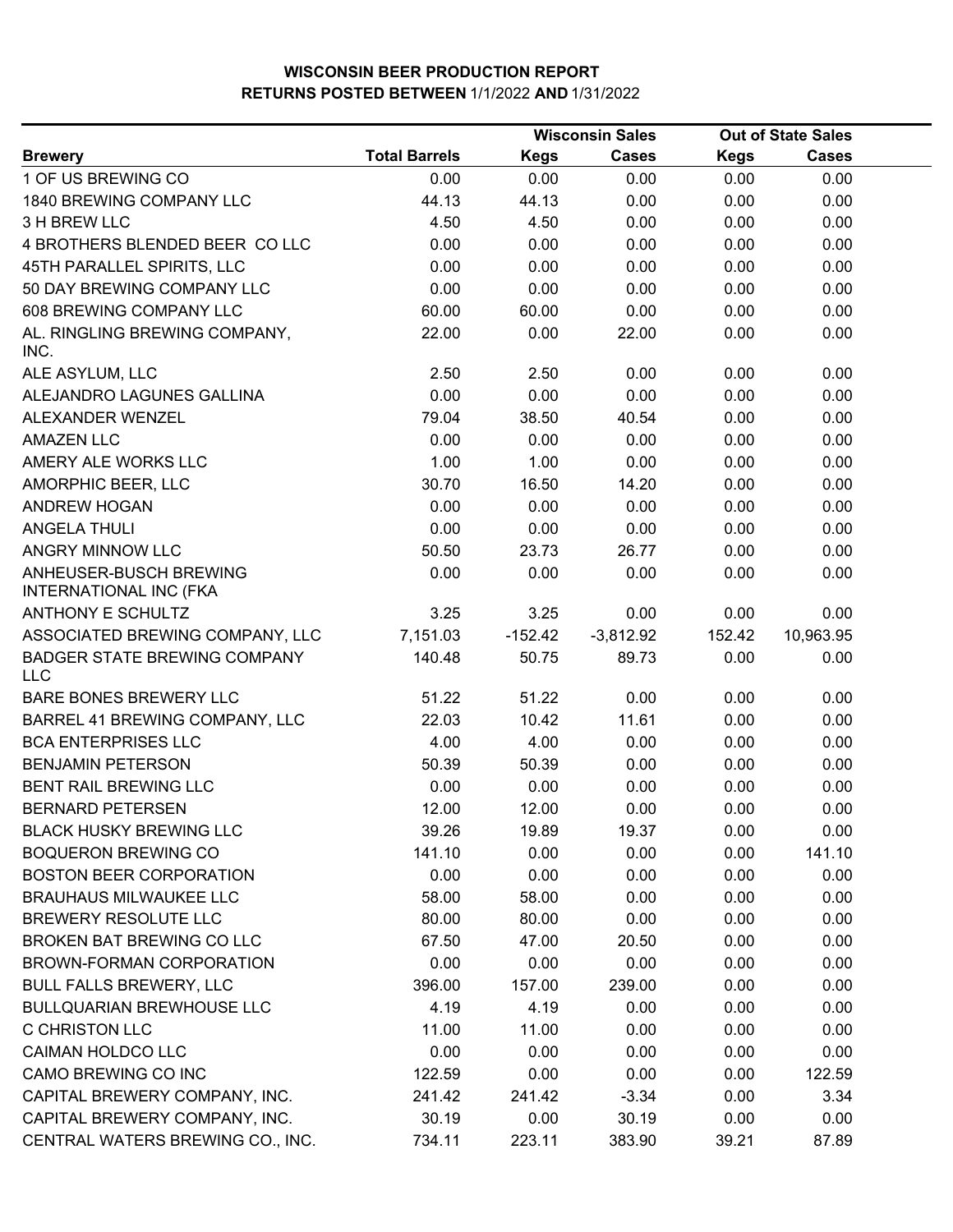|                                                  |                      |             | <b>Wisconsin Sales</b> |             | <b>Out of State Sales</b> |  |
|--------------------------------------------------|----------------------|-------------|------------------------|-------------|---------------------------|--|
| <b>Brewery</b>                                   | <b>Total Barrels</b> | <b>Kegs</b> | <b>Cases</b>           | <b>Kegs</b> | <b>Cases</b>              |  |
| CENTRAL WATERS BREWING CO., INC.                 | 59.71                | 42.25       | 17.46                  | 0.00        | 0.00                      |  |
| <b>CHAD M FORSBERG</b>                           | 4.00                 | 4.00        | 0.00                   | 0.00        | 0.00                      |  |
| <b>CHARLES STUHRENBERG</b>                       | 303.24               | 0.00        | 0.00                   | 0.00        | 303.24                    |  |
| <b>CHRISTINA B GONDEK</b>                        | 0.00                 | 0.00        | 0.00                   | 0.00        | 0.00                      |  |
| COFFEE GROUNDS, INC.                             | 22.75                | 22.75       | 0.00                   | 0.00        | 0.00                      |  |
| CONCH CO. INC.                                   | 8.88                 | 7.36        | 1.52                   | 0.00        | 0.00                      |  |
| COPPER MOUNTAIN BEVERAGE CO                      | 0.00                 | 0.00        | 0.00                   | 0.00        | 0.00                      |  |
| COPPER STATE BREWERY LLC                         | 25.17                | 25.17       | 0.00                   | 0.00        | 0.00                      |  |
| <b>CRAIG J. PETERSON</b>                         | 0.00                 | 0.00        | 0.00                   | 0.00        | 0.00                      |  |
| <b>CROOK &amp; MARKER LLC</b>                    | 369.83               | 0.00        | 0.00                   | 0.00        | 369.83                    |  |
| <b>CROOK &amp; MARKER LLC</b>                    | 0.00                 | 0.00        | 0.00                   | 0.00        | 0.00                      |  |
| D&D OPERATIONS, LLC                              | 12.00                | 12.00       | 0.00                   | 0.00        | 0.00                      |  |
| DANIEL D SCHEY                                   | 32.91                | 23.48       | 9.43                   | 0.00        | 0.00                      |  |
| <b>DANIEL E SCHULD</b>                           | 7.08                 | 7.08        | 0.00                   | 0.00        | 0.00                      |  |
| DAS VENTURES INC.                                | 0.00                 | 0.00        | 0.00                   | 0.00        | 0.00                      |  |
| DAVID A KNUTH                                    | 53.00                | 53.00       | 0.00                   | 0.00        | 0.00                      |  |
| <b>DEAD BIRD BREWING COMPANY</b>                 | 0.00                 | 0.00        | 0.00                   | 0.00        | 0.00                      |  |
| DEAD BIRD BREWING COMPANY                        | 0.00                 | 0.00        | 0.00                   | 0.00        | 0.00                      |  |
| DELAFIELD BREWHAUS LLC                           | 55.00                | 55.00       | 0.00                   | 0.00        | 0.00                      |  |
| <b>DELTA BEER LLC</b>                            | 57.76                | 48.73       | 9.03                   | 0.00        | 0.00                      |  |
| <b>DENNIS E ERB</b>                              | 4.00                 | 4.00        | 0.00                   | 0.00        | 0.00                      |  |
| DIAGEO AMERICAS SUPPLY INC                       | 64,395.14            | 0.00        | 0.00                   | 0.00        | 64,395.14                 |  |
| <b>DONALD R MAHAN</b>                            | 0.00                 | 0.00        | 0.00                   | 0.00        | 0.00                      |  |
| DOOR COUNTY BREWING CO LLC                       | 127.93               | 0.00        | 0.00                   | 32.46       | 95.47                     |  |
| DOUBLE BREW LLC                                  | 0.00                 | 0.00        | 0.00                   | 0.00        | 0.00                      |  |
| DRIFTLESS BREWING COMPANY LLC                    | 81.80                | 81.80       | 0.00                   | 0.00        | 0.00                      |  |
| DRIFTLESS PURE LLC                               | 7.56                 | 7.56        | 0.00                   | 0.00        | 0.00                      |  |
| <b>DUBS BREW, LLC</b>                            | 7.08                 | 7.08        | 0.00                   | 0.00        | 0.00                      |  |
| DUESTERBECK'S BREWING COMPANY,<br>LLC            | 42.33                | 42.33       | 0.00                   | 0.00        | 0.00                      |  |
| <b>EAGLE TRACE BREWING COMPANY</b><br><b>LLC</b> | 0.00                 | 0.00        | 0.00                   | 0.00        | 0.00                      |  |
| EAGLE TRACE BREWING COMPANY<br>LLC               | 348.67               | 97.42       | 251.25                 | 0.00        | 0.00                      |  |
| <b>EAST TROY BREWERY CO</b>                      | 27.00                | 27.00       | 0.00                   | 0.00        | 0.00                      |  |
| <b>EGR LLC</b>                                   | 16.00                | 16.00       | 0.00                   | 0.00        | 0.00                      |  |
| ENLIGHTENED BREWING COMPANY<br>LLC.              | 89.61                | 16.16       | 73.45                  | 0.00        | 0.00                      |  |
| FERMENTORIUM BEVERAGE<br><b>COMPANY LLC</b>      | 90.72                | 40.32       | 50.40                  | 0.00        | 0.00                      |  |
| FFATS BREWING COMPANY, LLC                       | 3.00                 | 3.00        | 0.00                   | 0.00        | 0.00                      |  |
| FIFTH WARD BREWING COMPANY LLC                   | 45.97                | 31.75       | 14.22                  | 0.00        | 0.00                      |  |
| FIVE STAR BREWING CO INC.                        | 356.66               | 0.00        | 0.00                   | 0.00        | 356.66                    |  |
| FLIX ENTERTAINMENT LLC                           | 20.50                | 20.50       | 0.00                   | 0.00        | 0.00                      |  |
| FOX RIVER BREWING COMPANY II, LLC                | 150.81               | 116.94      | 33.87                  | 0.00        | 0.00                      |  |
| FOX RIVER BREWING COMPANY, LLC                   | 57.19                | 57.19       | 0.00                   | 0.00        | 0.00                      |  |
| <b>FRESAR INC</b>                                | 0.00                 | 0.00        | 0.00                   | 0.00        | 0.00                      |  |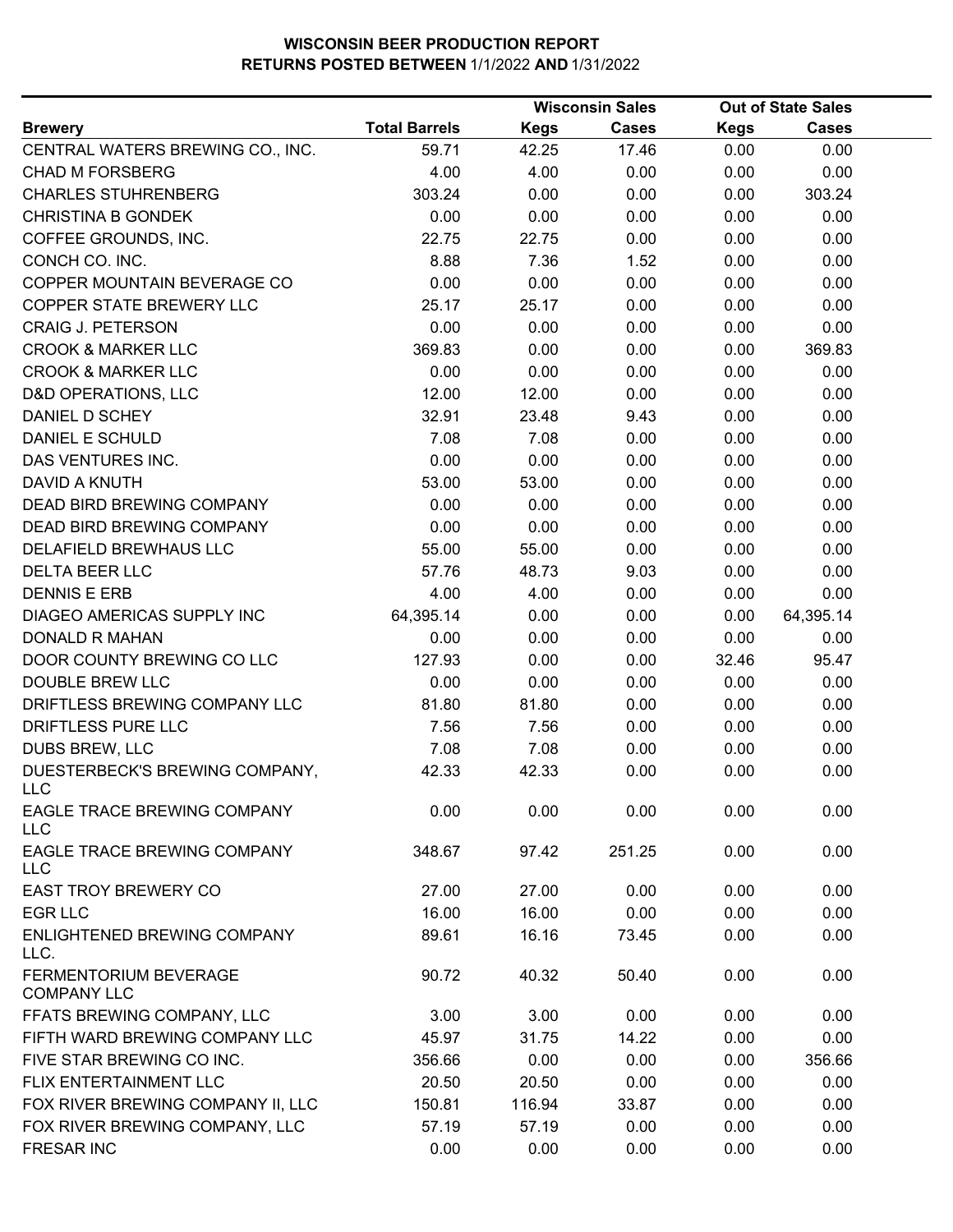|                                                      |                      |             | <b>Wisconsin Sales</b> |             | <b>Out of State Sales</b> |  |
|------------------------------------------------------|----------------------|-------------|------------------------|-------------|---------------------------|--|
| <b>Brewery</b>                                       | <b>Total Barrels</b> | <b>Kegs</b> | <b>Cases</b>           | <b>Kegs</b> | <b>Cases</b>              |  |
| <b>FULTON LLC</b>                                    | 18.29                | 12.00       | 6.29                   | 0.00        | 0.00                      |  |
| <b>G5 BREWING COMPANY LLC</b>                        | 64.50                | 64.50       | 0.00                   | 0.00        | 0.00                      |  |
| <b>GARYS PREMIUM COCKTAILS</b>                       | 0.00                 | 0.00        | 0.00                   | 0.00        | 0.00                      |  |
| <b>GATHERING PLACE BREWING</b><br><b>COMPANY LLC</b> | 7.00                 | 7.00        | 0.00                   | 0.00        | 0.00                      |  |
| GD3, LLC                                             | 176.45               | 176.45      | 0.00                   | 0.00        | 0.00                      |  |
| GD4, LLC                                             | 32.20                | 32.20       | 0.00                   | 0.00        | 0.00                      |  |
| <b>GEORGE BREGAR</b>                                 | 90.37                | 90.37       | 0.00                   | 0.00        | 0.00                      |  |
| <b>GIANT JONES BREWING LLC</b>                       | 17.00                | 3.00        | 14.00                  | 0.00        | 0.00                      |  |
| GJS SALES, INC.                                      | 83.02                | 0.00        | 83.02                  | 0.00        | 0.00                      |  |
| <b>GOOD CITY BREWING LLC</b>                         | 161.11               | 39.17       | 121.94                 | 0.00        | 0.00                      |  |
| <b>GOOD CITY BREWING LLC</b>                         | 0.00                 | 0.00        | 0.00                   | 0.00        | 0.00                      |  |
| <b>GRANT PAULY</b>                                   | 1,496.03             | 443.40      | 1,046.10               | 0.00        | 6.53                      |  |
| <b>GRAVITY BOX BREWING COMPANY,</b><br><b>LLC</b>    | 17.00                | 17.00       | 0.00                   | 0.00        | 0.00                      |  |
| <b>GRAY BREWING CO.</b>                              | 30.12                | 5.33        | 15.24                  | 8.17        | 1.38                      |  |
| <b>GREEN BAY BREWING COMPANY</b>                     | 603.12               | 208.21      | 394.91                 | 0.00        | 0.00                      |  |
| <b>GREENVIEW BREWING LLC</b>                         | 26.60                | 6.00        | 20.60                  | 0.00        | 0.00                      |  |
| <b>GREGORY YORK</b>                                  | 25.34                | 25.34       | 0.00                   | 0.00        | 0.00                      |  |
| <b>GUY R LILJA</b>                                   | 0.00                 | 0.00        | 0.00                   | 0.00        | 0.00                      |  |
| HEART OF THE NORTH BREWING CO                        | 2.50                 | 2.50        | 0.00                   | 0.00        | 0.00                      |  |
| HIGHHOLDER BREWING COMPANY,<br><b>LLC</b>            | 0.00                 | 0.00        | 0.00                   | 0.00        | 0.00                      |  |
| HILLSBORO BREWING COMPANY LLC                        | 52.06                | 52.06       | 0.00                   | 0.00        | 0.00                      |  |
| HOG HOUSE BREWING, LLC                               | 0.32                 | 0.32        | 0.00                   | 0.00        | 0.00                      |  |
| HOOPS OF DANE COUNTY, INC.                           | 0.00                 | 0.00        | 0.00                   | 0.00        | 0.00                      |  |
| HOOPS OF DANE COUNTY, INC.                           | 0.00                 | 0.00        | 0.00                   | 0.00        | 0.00                      |  |
| HOOPS OF DANE COUNTY, INC.                           | 0.00                 | 0.00        | 0.00                   | 0.00        | 0.00                      |  |
| HOP & BARREL BREWING COMPANY,<br><b>LLC</b>          | 45.41                | 22.17       | 8.72                   | 8.00        | 6.52                      |  |
| HOP HAUS BREWING COMPANY LLC                         | 79.00                | 72.00       | 7.00                   | 0.00        | 0.00                      |  |
| HOP HAUS BREWING COMPANY LLC                         | 3.00                 | 3.00        | 0.00                   | 0.00        | 0.00                      |  |
| HOP YARD ALE WORKS LLC                               | 7.00                 | 7.00        | 0.00                   | 0.00        | 0.00                      |  |
| HORNELL BREWING CO INC                               | 5,172.75             | 0.00        | 0.04                   | 0.00        | 5,172.71                  |  |
| INDEED BREWING COMPANY WI, LLC                       | 41.94                | 31.14       | 3.80                   | 7.00        | 0.00                      |  |
| <b>INVENTORS BREWPUB LLC</b>                         | 11.46                | 11.46       | 0.00                   | 0.00        | 0.00                      |  |
| <b>ISAAC SHOWAKI</b>                                 | 334.43               | 43.84       | 290.59                 | 0.00        | 0.00                      |  |
| JACQUELYN FORBES KEARNS                              | 50.25                | 50.25       | 0.00                   | 0.00        | 0.00                      |  |
| <b>JAMES METZ</b>                                    | 9.83                 | 9.34        | 0.00                   | 0.49        | 0.00                      |  |
| <b>JAMES PLOETZ</b>                                  | 0.33                 | 0.33        | 0.00                   | 0.00        | 0.00                      |  |
| <b>JASON H WHITE</b>                                 | 0.00                 | 0.00        | 0.00                   | 0.00        | 0.00                      |  |
| <b>JEAN M LANE</b>                                   | 13.55                | 13.55       | 0.00                   | 0.00        | 0.00                      |  |
| <b>JEREMY BEACH</b>                                  | 0.00                 | 0.00        | 0.00                   | 0.00        | 0.00                      |  |
| <b>JONATHAN CHRISTIANSEN</b>                         | 5.42                 | 3.59        | 0.13                   | 1.57        | 0.13                      |  |
| <b>JRKM MANAGEMENT COMPANY</b>                       | 18.75                | 18.75       | 0.00                   | 0.00        | 0.00                      |  |
| JRKM MANAGEMENT COMPANY                              | 0.00                 | 0.00        | 0.00                   | 0.00        | 0.00                      |  |
| KARBEN4 BREWING LLC                                  | 658.49               | 134.50      | 521.96                 | 0.00        | 2.03                      |  |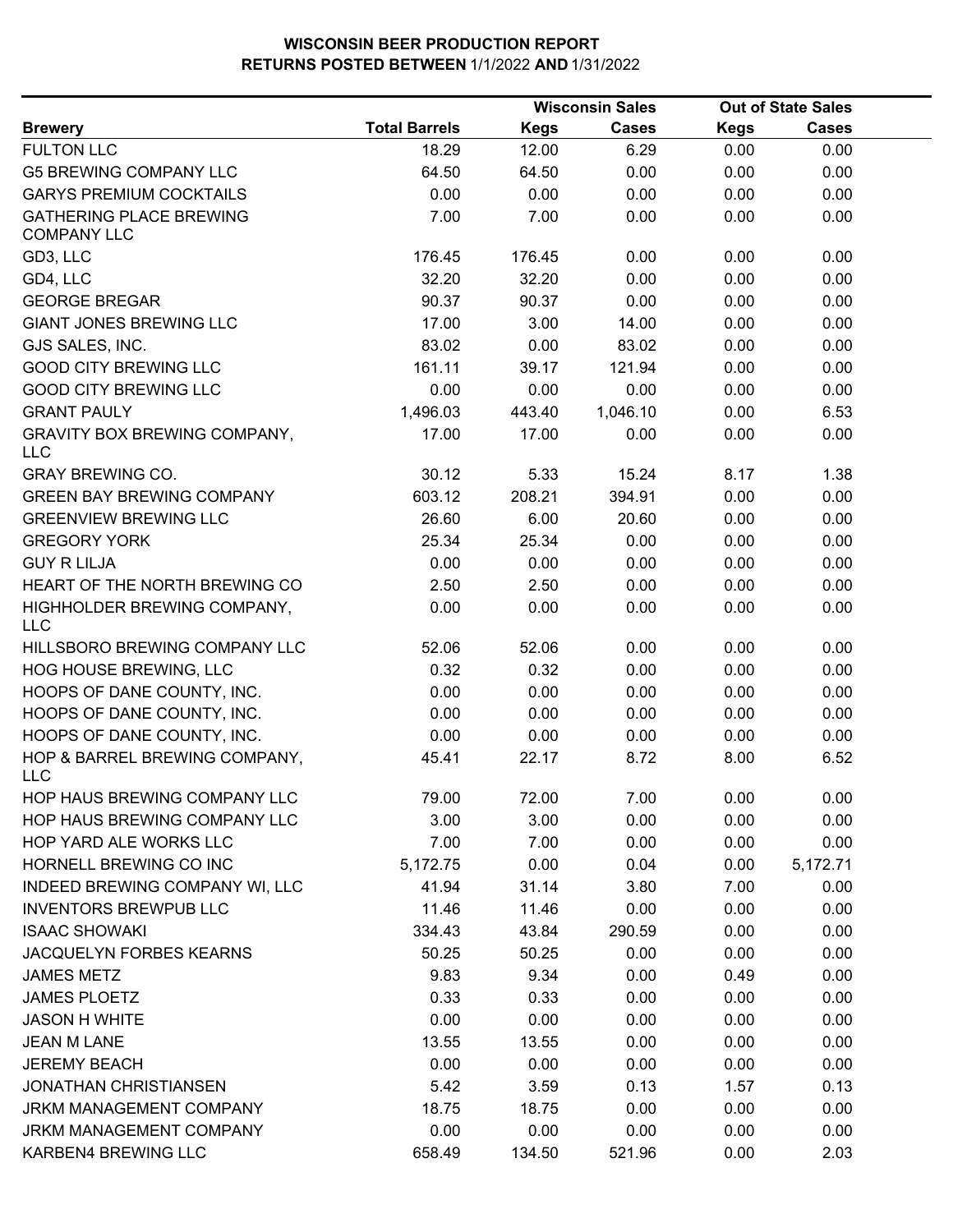|                                                       |                      |             | <b>Wisconsin Sales</b> |             | <b>Out of State Sales</b> |  |
|-------------------------------------------------------|----------------------|-------------|------------------------|-------------|---------------------------|--|
| <b>Brewery</b>                                        | <b>Total Barrels</b> | <b>Kegs</b> | <b>Cases</b>           | <b>Kegs</b> | <b>Cases</b>              |  |
| KATCHEVER & CO LLC                                    | 96.83                | 44.17       | 52.66                  | 0.00        | 0.00                      |  |
| <b>KEITH GUTIERREZ</b>                                | 6.48                 | 6.48        | 0.00                   | 0.00        | 0.00                      |  |
| KELLERMEISTER BEVERAGES, LLC                          | 37.53                | 20.56       | 16.97                  | 0.00        | 0.00                      |  |
| <b>KIRK C BANGSTAD</b>                                | 326.00               | 326.00      | 0.00                   | 0.00        | 0.00                      |  |
| KOWALSKE BREWING LLC                                  | 0.00                 | 0.00        | 0.00                   | 0.00        | 0.00                      |  |
| KOWALSKE BREWING LLC                                  | 44.54                | 27.17       | 17.37                  | 0.00        | 0.00                      |  |
| KRIER FOODS, INC.                                     | 320.02               | 0.00        | 0.00                   | 0.00        | 320.02                    |  |
| LAKEFRONT BREWERY, INC.                               | 0.00                 | 0.00        | 0.00                   | 0.00        | 0.00                      |  |
| LAKEFRONT BREWERY, INC.                               | 2,468.55             | 719.44      | 1,417.99               | 9.85        | 321.27                    |  |
| LAKEWALK BREWERY AND CAFE<br><b>COMPANY</b>           | 21.00                | 21.00       | 0.00                   | 0.00        | 0.00                      |  |
| LAYMAN BREWING, LLC                                   | 2.57                 | 2.57        | 0.00                   | 0.00        | 0.00                      |  |
| <b>LAZY MONK BREWING LLC</b>                          | 45.83                | 20.64       | 25.19                  | 0.00        | 0.00                      |  |
| <b>LEE BURGESS</b>                                    | 0.00                 | 0.00        | 0.00                   | 0.00        | 0.00                      |  |
| LEFFEL ROOTS, LLC                                     | 0.00                 | 0.00        | 0.00                   | 0.00        | 0.00                      |  |
| <b>LEVI FUNK</b>                                      | 16.33                | 4.39        | 11.94                  | 0.00        | 0.00                      |  |
| LHM BREW PUB, LLC                                     | 22.93                | 22.93       | 0.00                   | 0.00        | 0.00                      |  |
| <b>LIFT BRIDGE BREWING</b><br><b>TECHNOLOGIES LLC</b> | 162.10               | 22.50       | 139.60                 | 0.00        | 0.00                      |  |
| LITTLEPORT BREWING COMPANY LLC                        | 1.50                 | 1.50        | 0.00                   | 0.00        | 0.00                      |  |
| LOOKING FOR GROUP BREWING<br><b>MADISON LLC</b>       | 0.00                 | 0.00        | 0.00                   | 0.00        | 0.00                      |  |
| <b>LOST ISLAND WINE LLC</b>                           | 8.70                 | 8.70        | 0.00                   | 0.00        | 0.00                      |  |
| LOW DAILY LLC                                         | 29.38                | 29.38       | 0.00                   | 0.00        | 0.00                      |  |
| LUCETTE BREWING COMPANY LLC                           | 0.00                 | 0.00        | 0.00                   | 0.00        | 0.00                      |  |
| LUCKYS 1313 BREW PUB INVESTOR<br><b>LLC</b>           | 1.00                 | 1.00        | 0.00                   | 0.00        | 0.00                      |  |
| LUCKYS 1313 BREW PUB INVESTOR<br><b>LLC</b>           | 0.00                 | 0.00        | 0.00                   | 0.00        | 0.00                      |  |
| <b>LUCKYS 1313 BREW PUB INVESTOR</b><br>LLC           | 0.00                 | 0.00        | 0.00                   | 0.00        | 0.00                      |  |
| MAG ENTERTAINMENT LLC                                 | 0.00                 | 0.00        | 0.00                   | 0.00        | 0.00                      |  |
| MARK ANTHONY BREWING INC                              | 72,529.07            | 0.00        | 25,568.43              | 0.00        | 46,960.64                 |  |
| <b>MATTHEW J GERDTS</b>                               | 5.75                 | 5.75        | 0.00                   | 0.00        | 0.00                      |  |
| <b>MATTHEW R SCHMIDT</b>                              | 37.00                | 37.00       | 0.00                   | 0.00        | 0.00                      |  |
| MCFLESHMAN'S BREWING CO., LLC.                        | 41.65                | 26.76       | 14.89                  | 0.00        | 0.00                      |  |
| MELMS BREWING COMPANY INC                             | 7.50                 | 7.50        | 0.00                   | 0.00        | 0.00                      |  |
| MICHAEL CHRISTENSON                                   | 7.00                 | 7.00        | 0.00                   | 0.00        | 0.00                      |  |
| MICHAEL W ZUPKE                                       | 1.00                 | 1.00        | 0.00                   | 0.00        | 0.00                      |  |
| MILWAUKEE BREWING COMPANY                             | 80.00                | 80.00       | 0.00                   | 0.00        | 0.00                      |  |
| MILWAUKEE BREWING COMPANY                             | 1,945.26             | 508.11      | 1,437.15               | 0.00        | 0.00                      |  |
| <b>MISSION BREWERY INC</b>                            | 0.00                 | 0.00        | 0.00                   | 0.00        | 0.00                      |  |
| MOBCRAFT BEER INC.                                    | 301.97               | 70.59       | 192.49                 | 3.50        | 35.39                     |  |
| <b>MODICUM BREWING LLC</b>                            | 11.73                | 8.25        | 3.48                   | 0.00        | 0.00                      |  |
| MOLSON COORS BEVERAGE<br><b>COMPANY USA LLC</b>       | 4,933.57             | 272.83      | 3,702.67               | 161.50      | 796.57                    |  |
| MOLSON COORS BEVERAGE<br><b>COMPANY USA LLC</b>       | 0.01                 | 0.02        | $-0.01$                | 0.00        | 0.00                      |  |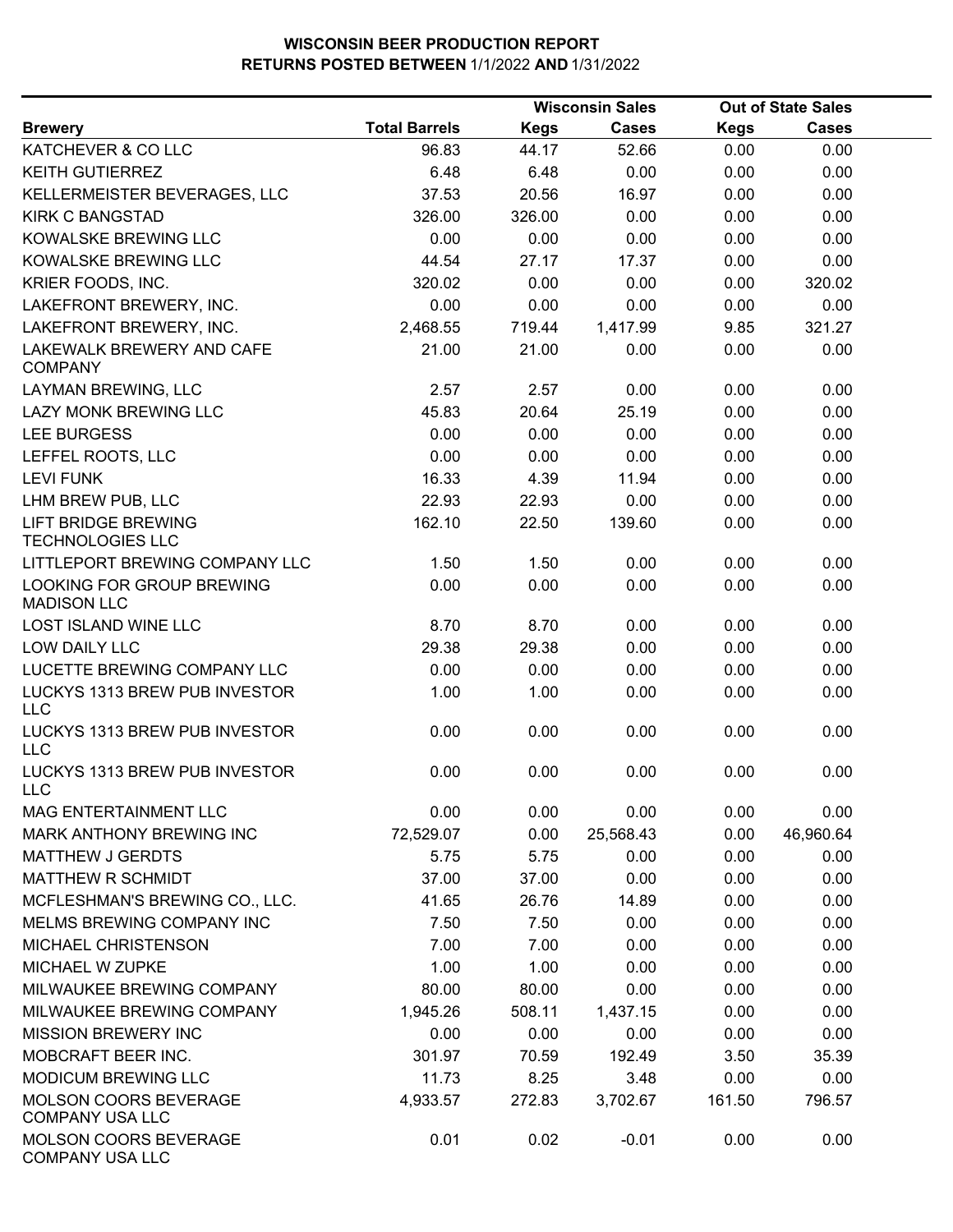|                                                 |                      |             | <b>Wisconsin Sales</b> |             | <b>Out of State Sales</b> |  |
|-------------------------------------------------|----------------------|-------------|------------------------|-------------|---------------------------|--|
| <b>Brewery</b>                                  | <b>Total Barrels</b> | <b>Kegs</b> | <b>Cases</b>           | <b>Kegs</b> | <b>Cases</b>              |  |
| MOLSON COORS BEVERAGE<br><b>COMPANY USA LLC</b> | 514,967.34           | 8,091.25    | 116,781.34             | 28,449.31   | 361,645.44                |  |
| MOLSON COORS BEVERAGE<br><b>COMPANY USA LLC</b> | 296.03               | 0.00        | $-0.09$                | 0.00        | 296.12                    |  |
| MOLSON COORS USA LLC                            | 0.00                 | 0.00        | 0.00                   | 0.00        | 0.00                      |  |
| MONTELLO BREWING COMPANY LLC                    | 0.00                 | 0.00        | 0.00                   | 0.00        | 0.00                      |  |
| MOOSEJAW PIZZA & BREWING CO LLC                 | 59.00                | 46.81       | 12.19                  | 0.00        | 0.00                      |  |
| <b>MORRISWEYER LLC</b>                          | 0.00                 | 0.00        | 0.00                   | 0.00        | 0.00                      |  |
| MOUNTAIN CREST SRL, LLC                         | 6,785.16             | 37.50       | 367.01                 | 0.00        | 6,380.65                  |  |
| <b>NATHANIEL FAKLER</b>                         | 16.87                | 16.87       | 0.00                   | 0.00        | 0.00                      |  |
| <b>NEW BARONS BREWING</b><br><b>COOPERATIVE</b> | 43.06                | 24.08       | 18.98                  | 0.00        | 0.00                      |  |
| NEW GLARUS BREWING COMPANY                      | 279.93               | 38.75       | 241.18                 | 0.00        | 0.00                      |  |
| NEW GLARUS BREWING COMPANY                      | 14,744.40            | 4,133.50    | 10,610.90              | 0.00        | 0.00                      |  |
| NEW MERIDIAN BEER, LLC                          | 45.70                | 45.70       | 0.00                   | 0.00        | 0.00                      |  |
| NOBLE ROOTS BREWING COMPANY,<br><b>LLC</b>      | 22.94                | 22.94       | 0.00                   | 0.00        | 0.00                      |  |
| NORTHWOODS BREWING CORP LLC                     | 12.50                | 12.50       | 0.00                   | 0.00        | 0.00                      |  |
| OFF-KILTER BREWING INC                          | 0.00                 | 0.00        | 0.00                   | 0.00        | 0.00                      |  |
| OLD ABE BREWING LLC                             | 0.00                 | 0.00        | 0.00                   | 0.00        | 0.00                      |  |
| OLD GERMANTOWN LLC                              | 0.00                 | 0.00        | 0.00                   | 0.00        | 0.00                      |  |
| <b>OLIPHANT BREWING LLC</b>                     | 95.50                | 81.82       | 0.00                   | 13.68       | 0.00                      |  |
| OLOGY BREWING COMPANY, LLC                      | 0.00                 | 0.00        | 0.00                   | 0.00        | 0.00                      |  |
| OMBIBULOUS BREWING COMPANY,<br><b>LLC</b>       | 19.75                | 19.75       | 0.00                   | 0.00        | 0.00                      |  |
| O'SO BREWING COMPANY                            | 131.55               | 61.46       | 70.09                  | 0.00        | 0.00                      |  |
| PABST BREWING COMPANY, LLC                      | 5,736.76             | 0.00        | 2,145.01               | 0.00        | 3,591.75                  |  |
| PABST HOLDINGS LLC                              | 2,997.91             | 0.00        | $-138.43$              | 0.00        | 3,136.34                  |  |
| PABST HOLDINGS LLC                              | 0.00                 | 0.00        | 0.00                   | 0.00        | 0.00                      |  |
| PABST HOLDINGS LLC                              | 0.00                 | 0.00        | 0.00                   | 0.00        | 0.00                      |  |
| PABST HOLDINGS LLC                              | 0.00                 | 0.00        | 0.00                   | 0.00        | 0.00                      |  |
| PABST HOLDINGS LLC                              | 0.00                 | 0.00        | 0.00                   | 0.00        | 0.00                      |  |
| PETER H GENTRY                                  | 0.00                 | 0.00        | 0.00                   | 0.00        | 0.00                      |  |
| PETER H GENTRY                                  | 99.10                | 49.90       | 49.20                  | 0.00        | 0.00                      |  |
| PETER PETERSON                                  | 4.00                 | 4.00        | 0.00                   | 0.00        | 0.00                      |  |
| PETSKULL BREWING COMPANY LLC                    | 40.00                | 40.00       | 0.00                   | 0.00        | 0.00                      |  |
| PHUSION PROJECTS LLC                            | 41,294.82            | 0.00        | 709.96                 | 0.00        | 40,584.86                 |  |
| PIGEON RIVER BREWING LLC                        | 13.00                | 8.00        | 5.00                   | 0.00        | 0.00                      |  |
| PITCHFORK BREWING LLC                           | 0.00                 | 0.00        | 0.00                   | 0.00        | 0.00                      |  |
| PLYMOUTH BREWING COMPANY LLC                    | 0.00                 | 0.00        | 0.00                   | 0.00        | 0.00                      |  |
| PORT HURON BREWING COMPANY,<br><b>LLC</b>       | 0.00                 | 0.00        | 0.00                   | 0.00        | 0.00                      |  |
| POTOSI BREWING COMPANY                          | 1,441.60             | 164.80      | 539.30                 | 342.60      | 394.90                    |  |
| POTOSI BREWING COMPANY                          | 0.00                 | 0.00        | 0.00                   | 0.00        | 0.00                      |  |
| PUBLIC CRAFT BREWING COMPANY<br><b>LLC</b>      | 79.95                | 50.31       | 29.64                  | 0.00        | 0.00                      |  |
| R' NOGGIN BREWING LLC                           | 0.00                 | 0.00        | 0.00                   | 0.00        | 0.00                      |  |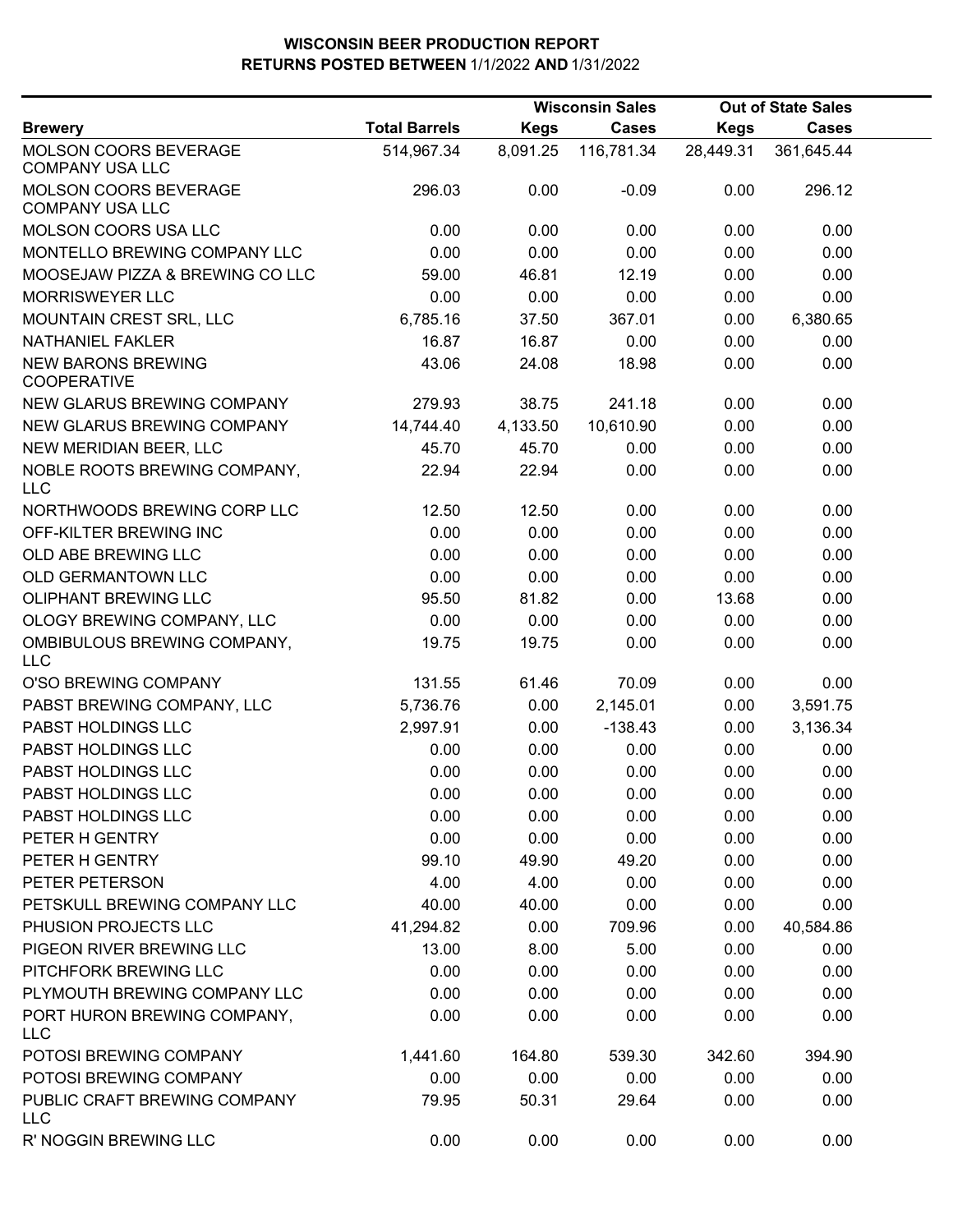|                                                        |                      |             | <b>Wisconsin Sales</b> |             | <b>Out of State Sales</b> |  |
|--------------------------------------------------------|----------------------|-------------|------------------------|-------------|---------------------------|--|
| <b>Brewery</b>                                         | <b>Total Barrels</b> | <b>Kegs</b> | <b>Cases</b>           | <b>Kegs</b> | <b>Cases</b>              |  |
| RADIX FERMENTATION LLC                                 | 0.80                 | 0.50        | 0.30                   | 0.00        | 0.00                      |  |
| RAIL HOUSE PROPERTIES LLC                              | 31.40                | 31.40       | 0.00                   | 0.00        | 0.00                      |  |
| RAISED GRAIN BREWING COMPANY,<br><b>LLC</b>            | 356.80               | 123.50      | 233.30                 | 0.00        | 0.00                      |  |
| RANDYS FUNHUNTERS BREWERY INC                          | 0.00                 | 0.00        | 0.00                   | 0.00        | 0.00                      |  |
| <b>REBELLION BREWING HOLDING</b><br><b>COMPANY INC</b> | 19.36                | 19.36       | 0.00                   | 0.00        | 0.00                      |  |
| RED EYE BREWING COMPANY LLC                            | 25.70                | 25.70       | 0.00                   | 0.00        | 0.00                      |  |
| REGAL BRAU BREWING COMPANY LLC                         | 690.41               | 0.00        | 35.85                  | 0.00        | 654.56                    |  |
| RHINELANDER BREWING CO LLC                             | 23.09                | 13.08       | 10.01                  | 0.00        | 0.00                      |  |
| RHINELANDER BREWING CO LLC                             | 4,145.81             | 8.50        | 81.29                  | 0.00        | 4,056.02                  |  |
| <b>RIGHT BAUER LLC</b>                                 | 7.00                 | 7.00        | 0.00                   | 0.00        | 0.00                      |  |
| RIO LOBO LLC                                           | 0.00                 | 0.00        | 0.00                   | 0.00        | 0.00                      |  |
| ROBERT A LARSON                                        | 59.79                | 25.17       | 34.62                  | 0.00        | 0.00                      |  |
| <b>ROCK'N BEER LLC</b>                                 | 29.50                | 29.50       | 0.00                   | 0.00        | 0.00                      |  |
| <b>ROGER HILLESTAD</b>                                 | 6.53                 | 6.53        | 0.00                   | 0.00        | 0.00                      |  |
| <b>ROGER MILLER</b>                                    | 8.72                 | 8.72        | 0.00                   | 0.00        | 0.00                      |  |
| <b>ROSS M NELSON</b>                                   | 0.00                 | 0.00        | 0.00                   | 0.00        | 0.00                      |  |
| ROUND MAN BREWING CO., LLC                             | 23.78                | 23.78       | 0.00                   | 0.00        | 0.00                      |  |
| RUSH RIVER BREWING LLC                                 | 98.99                | 44.23       | 33.32                  | 9.33        | 12.11                     |  |
| RYANS ON YORK LLC                                      | 0.00                 | 0.00        | 0.00                   | 0.00        | 0.00                      |  |
| SAHALE ALE WORKS, LLC                                  | 22.20                | 22.20       | 0.00                   | 0.00        | 0.00                      |  |
| SAND CREEK BREWING CO LLC                              | 236.71               | 91.25       | 145.46                 | 0.00        | 0.00                      |  |
| SAWMILL BREWING CO INC                                 | 36.90                | 36.90       | 0.00                   | 0.00        | 0.00                      |  |
| SHB HOLDINGS LLC                                       | 6.00                 | 6.00        | 0.00                   | 0.00        | 0.00                      |  |
| SLEEMAN BREWING COMPANY USA<br><b>INC</b>              | 1,833.31             | 15.98       | 175.75                 | $-15.98$    | 1,657.56                  |  |
| SONNY'S PIZZERIA, LLC                                  | 4.50                 | 4.50        | 0.00                   | 0.00        | 0.00                      |  |
| SOUTH SHORE BREWERY, INC.                              | 80.16                | 41.75       | 27.87                  | 8.00        | 2.54                      |  |
| SOUTH SHORE BREWERY, INC.                              | 11.96                | 11.96       | 0.00                   | 0.00        | 0.00                      |  |
| <b>SPB LLC</b>                                         | 900.10               | 155.75      | 636.42                 | 62.50       | 45.43                     |  |
| SPRECHER BREWING COMPANY, LLC                          | 298.28               | 15.00       | 282.55                 | 0.00        | 0.73                      |  |
| STARBOARD BREWING COMPANY LLC                          | 5.00                 | 5.00        | 0.00                   | 0.00        | 0.00                      |  |
| STATE LINE DISTILLERY, LLC                             | 0.00                 | 0.00        | 0.00                   | 0.00        | 0.00                      |  |
| STATION 1 BREWING COMPANY AND<br>MUSIC HALL, LLC       | 0.00                 | 0.00        | 0.00                   | 0.00        | 0.00                      |  |
| STEELHEAD ALEWORKS LLC                                 | 105.00               | 105.00      | 0.00                   | 0.00        | 0.00                      |  |
| <b>STEPHEN B ZINK</b>                                  | 4.98                 | 4.98        | 0.00                   | 0.00        | 0.00                      |  |
| STILLMANK BREWING COMPANY                              | 147.36               | 48.17       | 99.19                  | 0.00        | 0.00                      |  |
| STONE ARCH BREWPUB INC.                                | 127.72               | 127.72      | 0.00                   | 0.00        | 0.00                      |  |
| STUBBORN BROTHERS BREWERY LLC                          | 38.36                | 38.36       | 0.00                   | 0.00        | 0.00                      |  |
| SUNSHINE BREWING COMPANY LLC                           | 26.00                | 26.00       | 0.00                   | 0.00        | 0.00                      |  |
| SUPERMOON BEER COMPANY LLC                             | 2.95                 | 1.00        | 1.95                   | 0.00        | 0.00                      |  |
| THE EAU CLAIRE BREWING PROJECT<br><b>LLC</b>           | 447.86               | 73.83       | 139.29                 | 13.24       | 221.50                    |  |
| THE EXPLORIUM BREWPUB LLC                              | 58.70                | 58.70       | 0.00                   | 0.00        | 0.00                      |  |
| THE EXPLORIUM BREWPUB LLC                              | 59.85                | 59.85       | 0.00                   | 0.00        | 0.00                      |  |
|                                                        |                      |             |                        |             |                           |  |